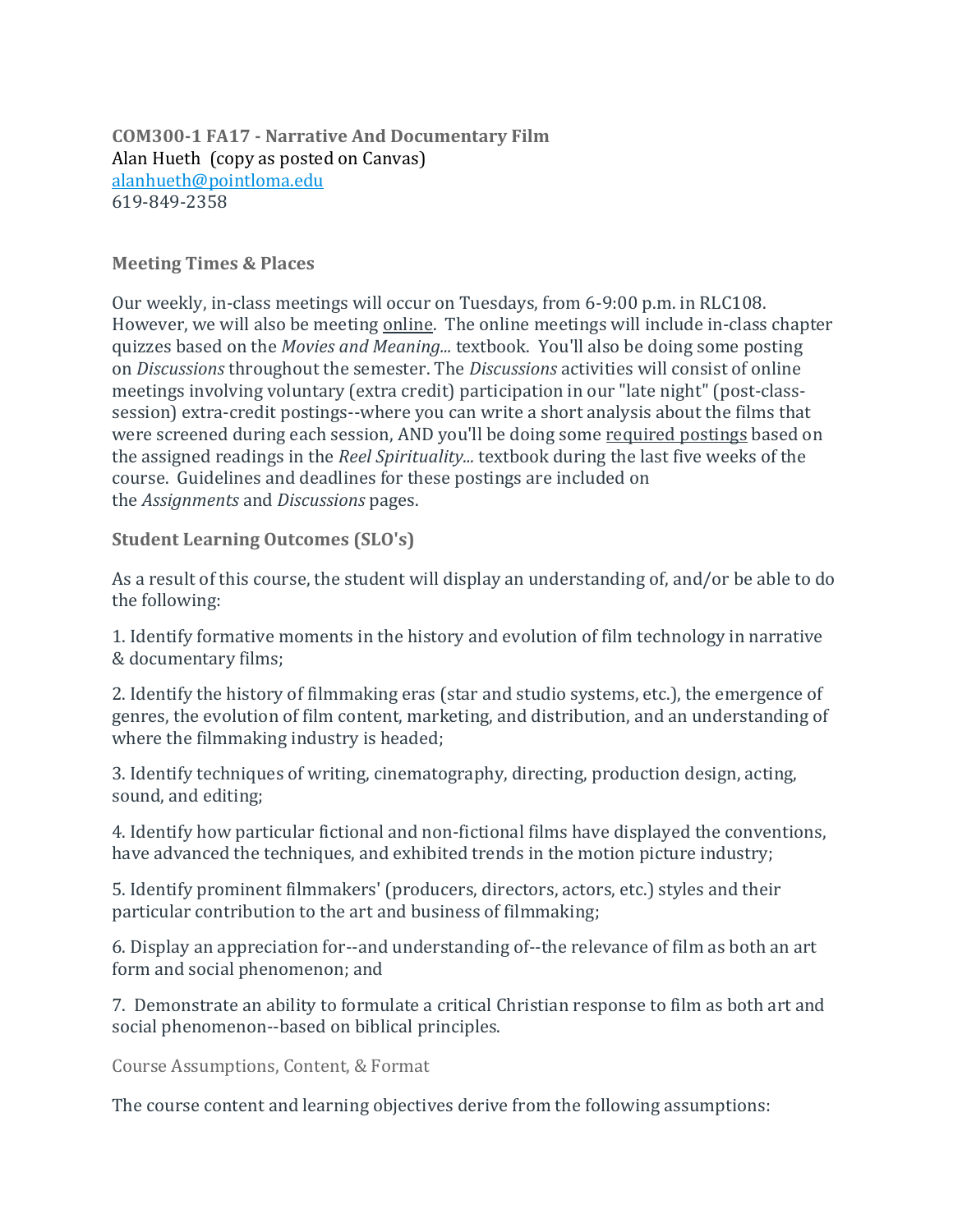1. Narrative and documentary films exert **powerful social, psychological, and political force** in America and around the world;

2. The film industry has had an evolutionary development and can be better understood through examining their **history and influential people and forces** in the film industry;

3. Classic films are vivid **"artifacts"** of film history. Their contents reveal the social and political cultures of their day, along with the evolutionary progress of writing and production technologies and techniques;

4. Viewing and studying the **art** and **science** of these films can lead to a more enriched **critical appreciation** of film and documentary--as both a consumer and prospective producer, writer, director, etc., and critic of films; and

5. Film stories engage both the **affective/emotional** and **rational** parts of our being and, therefore, affect our **feelings, thoughts, values, and beliefs**. Therefore, they invite reflection and criticism from a **theological perspective**.

# **Course Format**

1. Textbook readings and discussion of film history, theories, and production techniques;

2. Mini-lectures and screening selected films which reveal the history of the filmmaking industry--including economics, technological innovations, content and production techniques, social influences, and selected films and documentaries, and their roles in shaping the film industry;

3. Introductions to (and screenings of) selected classic, industry-shaping films (full screenings or clips), followed by short in-class discussions about the films. In addition, I will often arrive to class early (5:30 p.m.) and show documentaries on "the making of..." films, interviews with filmmakers, and other material. Come early and enjoy!;

4. You'll have the opportunity every class-night to make comments about your reflections about the film(s) that we saw and what you learned that evening; and

5. We'll have discussions on theological perspectives on film-content and film criticism, and applying a Christian worldview in the analysis and critique of films and documentaries.

Textbooks & Presentations

# **Required purchases:**

Movies and Meaning: An Introduction to Film (6th edition), by Stephen Prince (Allyn & Bacon)

Reel Spirituality: Theology & Film in Dialogue (revised and expanded ed), by Robert Johnston (Baker Academic)

There will also be some additional selected readings on some of the films -- along with topical and issue-oriented readings related to the film industry.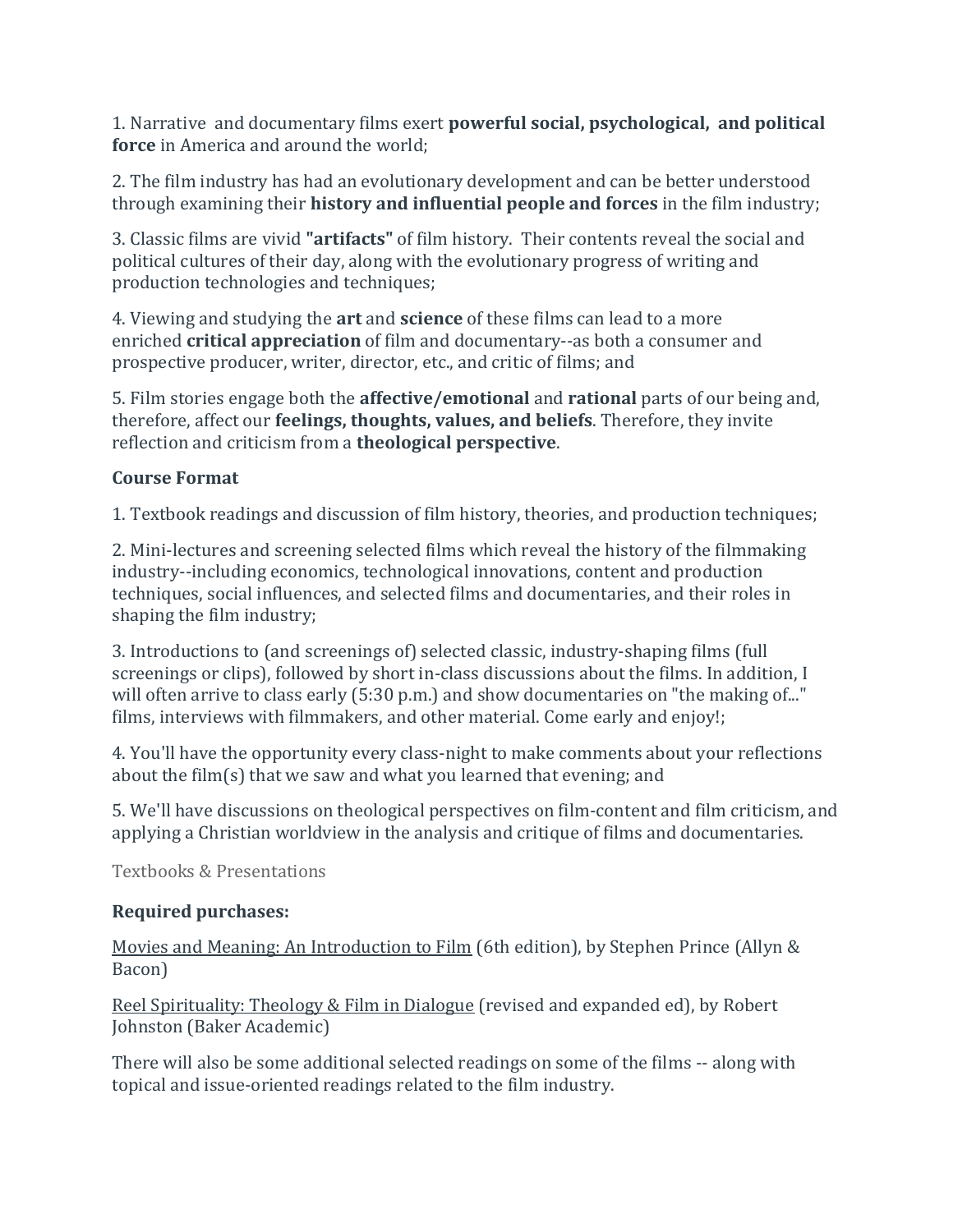## **Accessing In-Class Powerpoint presentations:**

You have access to all Powerpoint presentations via links on the *Course Schedule* page in *Modules*

Course Schedule & Presentations

This page contains the textbook's assigned readings and chapter quizzes for each session - along with the topics and films to be screening for each session. This schedule is subject to change -- so, be sure to check back to this website each week.

### **SESSION #1: Tuesday, September 5, 2017 No Movies and Meaning.... quiz [COM300 Session 1-Silent Era.ppt](https://canvas.pointloma.edu/courses/34280/files/1331945/download)**

- Course overview, syllabus, brief introductions
- Early filmmaking: people, events, forces, etc.
- Early short films: *Eadward Muybridge Shorts, Thomas Edison Shorts, Lumiere Brothers Shorts, A Trip to the Moon,* by Georges Melies*, The Great Train Robbery,* by Edwin S. Porter.
- Early screen comedy: Chaplin and others
- 1st American feature film: *Birth of a Nation*: background, content, influence, and impact on American filmmaking
- Scann & discuss: *Birth of a Nation,* by D.W. Griffith

### **SESSION #2: Tuesday, September 12, 2017 Movies… quizzes: Chapters 1 & 6 [COM 300 Session 2-Nanook & Jazz Singer.ppt](https://canvas.pointloma.edu/courses/34280/files/1331946/download)**

- Quizzes: film structure and principles of sound design
- "The Documentary is Born: Flaherty's *Nanook of the North*
- Clips: *Nanook of the North (1922)*
- The 'Talkie' Takes Over Filmmaking: *The Jazz Singer (1927)* and its influence
- View and discuss: *The Jazz Singer* 1927 (89 minutes)

#### **SESSION #3: Tuesday, September 19, 2017 Movies… quizzes: Chapters 3 & 5 [FilmSession3NEW.ppt](https://canvas.pointloma.edu/courses/34280/files/1331944/download)**

- Quizzes: production design and editing
- "Storytelling & Editing: Eisenstein's *Battleship Potemkin* (1925)
- Clips: *Battleship Potemkin*
- "The Hollywood Musical: Background, Techniques, and Influences"
- View clips: musicals of the 1930's-'40's and discussion
- Background: *Singin' in the Rain* by Gene Kelly, 1952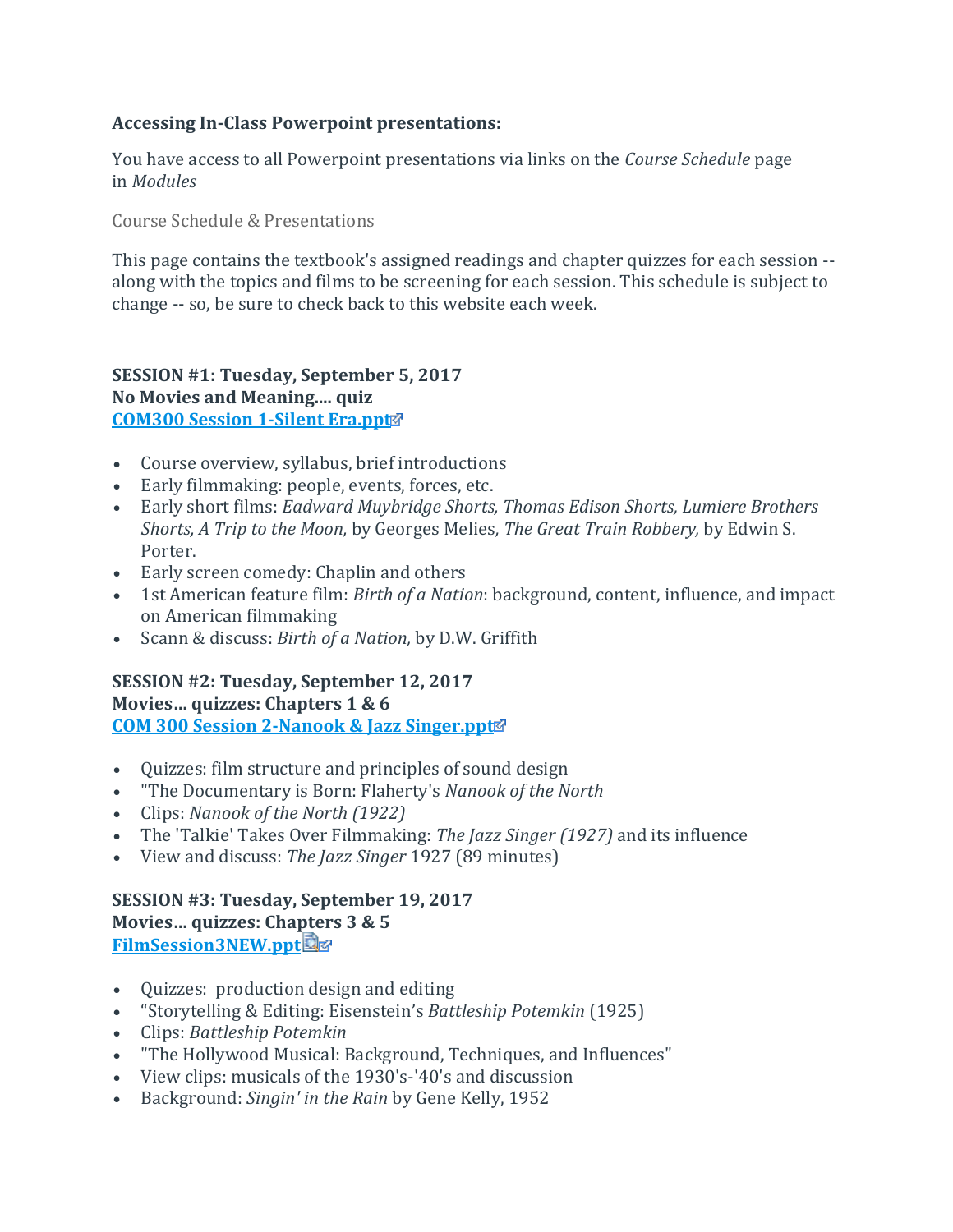Viewing & discussion: *Singin' in the Rain* (103 minutes)

**SESSION #4: Tuesday, September 26, 2017 Movies… quiz: Chapter 7 [COM 300 Session 4.ppt](https://canvas.pointloma.edu/courses/34280/files/1331943/download?wrap=1)**

- Quiz: nature of narrative in film
- 1920s-1940's: Studios, Moguls, Genres, & Stars
- Horror & Special Effects: Clips and discussion of *Frankenstein (1931),* & *King Kong (1933)*
- Gangster films: Clip and discussion of *Scarface (1931)*
- The Western: Clip and discussion of *Stagecoach (1939),* by John Ford
- Featured director: Frank Capra
- "The Romantic Comedy: *It Happened One Night (1934)*, by Frank Capra
- Viewing & discussion: *It Happened One Night* (105 minutes)

### **SESSION #5: Tuesday, October 3, 2017 Movies… quiz: Chapter 8 [COM 300 Session 5](https://canvas.pointloma.edu/courses/34280/files/1331942/download?wrap=1)**

- Quiz: visual effects
- Dreams & Visions: Selection of Experimental Films
- Discussion: Hollywood, Independent, and International Films
- Viewing & discussion: *Run Lola Run* (1998)

#### **SESSION #6: Tuesday, October 10, 2017 Movies… quiz: Chapter 9** [COM 300 Session 6](https://canvas.pointloma.edu/courses/34280/files/1331930/download?wrap=1)

- Quiz: modes of screen reality
- Realism, Expressionism, Fantasy, Self-Reflexivity, and Animation
- "The 'Problem Picture' and Social Action: *The Grapes of Wrath,* by John Ford (1940)- clips
- Intro to Documentary: Purposes and Styles
- Discussion: Propaganda Tactics
- Pare Lorentz' *The Plow That Broke the Plains (1934)*
- Documentary as Art & Propaganda: *Olympia* (1936) and *Triumph of the Will* (1935)
- Screen-scan and discuss *Triumph of the Will, by Leni Riefenstahl*
- Screen and discuss *WWII: The Propaganda Battle,* with Bill Moyers (52-min.)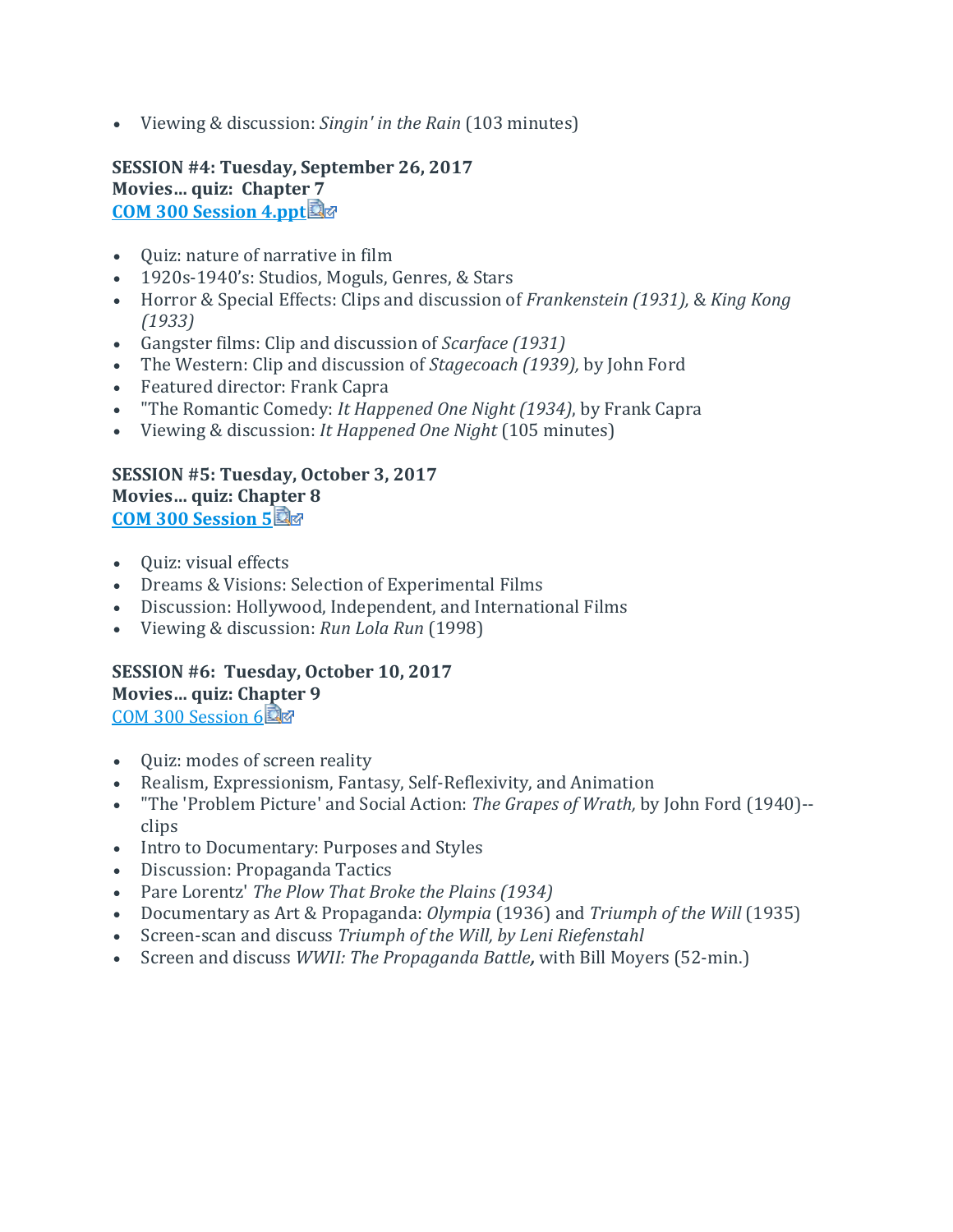### **SESSION #7: Tuesday, October 17, 2017 Movies… quiz: Chapter 2 [COM 300 session 7.ppt](https://canvas.pointloma.edu/courses/34280/files/1331927/download?wrap=1)**

- View documentary: *The Making of 'Citizen Kane'* (25 minutes)--before class session
- Quiz: cinematography
- View & discuss *Citizen Kane,*by Orson Welles, 1941 (119 minutes)

### **SESSION #8: Tuesday, October 24, 2017 Movies… quiz: Chapter 4 [COM 300 Session 8](https://canvas.pointloma.edu/courses/34280/files/1331934/download?wrap=1)**

- Ouiz: acting
- Late 1940's-1950's: Motion Picture Industry Changes & Factors Driving Changes
- View portion of documentary: *American Cinema Series: Film Noir*
- The Method and Brando
- James Dean: An American Icon
- Clips: *A Streetcar Named Desire*, *Rebel Without a Cause, The Blob, The Ten Commandments*, etc.

### **SESSION #9: Tuesday, October 31, 2017**

Reel Spirituality, Chapters 1 & 2 (Questions posted on *Discussions*) **[COM 300 Session 9](https://canvas.pointloma.edu/courses/34280/files/1331935/download?wrap=1)**

- "The Master of Suspense: Alfred Hitchcock"
- *Psycho* (1960): Background and Technique
- View & Discuss *Psycho* (109 minutes)

### **SESSION #10: Tuesday, November 7, 2017**

**READING & POSTINGS:** R[eel](https://canvas.pointloma.edu/courses/34280/files/1331931/download?wrap=1) Spirituality, Chapters 3 & 4 (Questions posted on *Discussions*) **[COM 300 Session 10.pptx](https://canvas.pointloma.edu/courses/34280/files/1331931/download?wrap=1)**

- Reel Spirituality Postings
- Framework for Christian Responses to Media
- Introduction to *The Graduate* (1967)
- View & discuss *The Graduate* (106 minutes)

### **SESSION #11: Tuesday, November 14, 2017**

**READING & POSTINGS:** Reel Spirituality, Chapters 5 & 6 (Questions posted on *Discussions*) **[COM 300 Session 11.ppt](https://canvas.pointloma.edu/courses/34280/files/1331932/download?wrap=1)** 

- Discussion: Canvas Postings
- The 1960's: Social Upheaval and Film
- Introduction to *Easy Rider* (1969)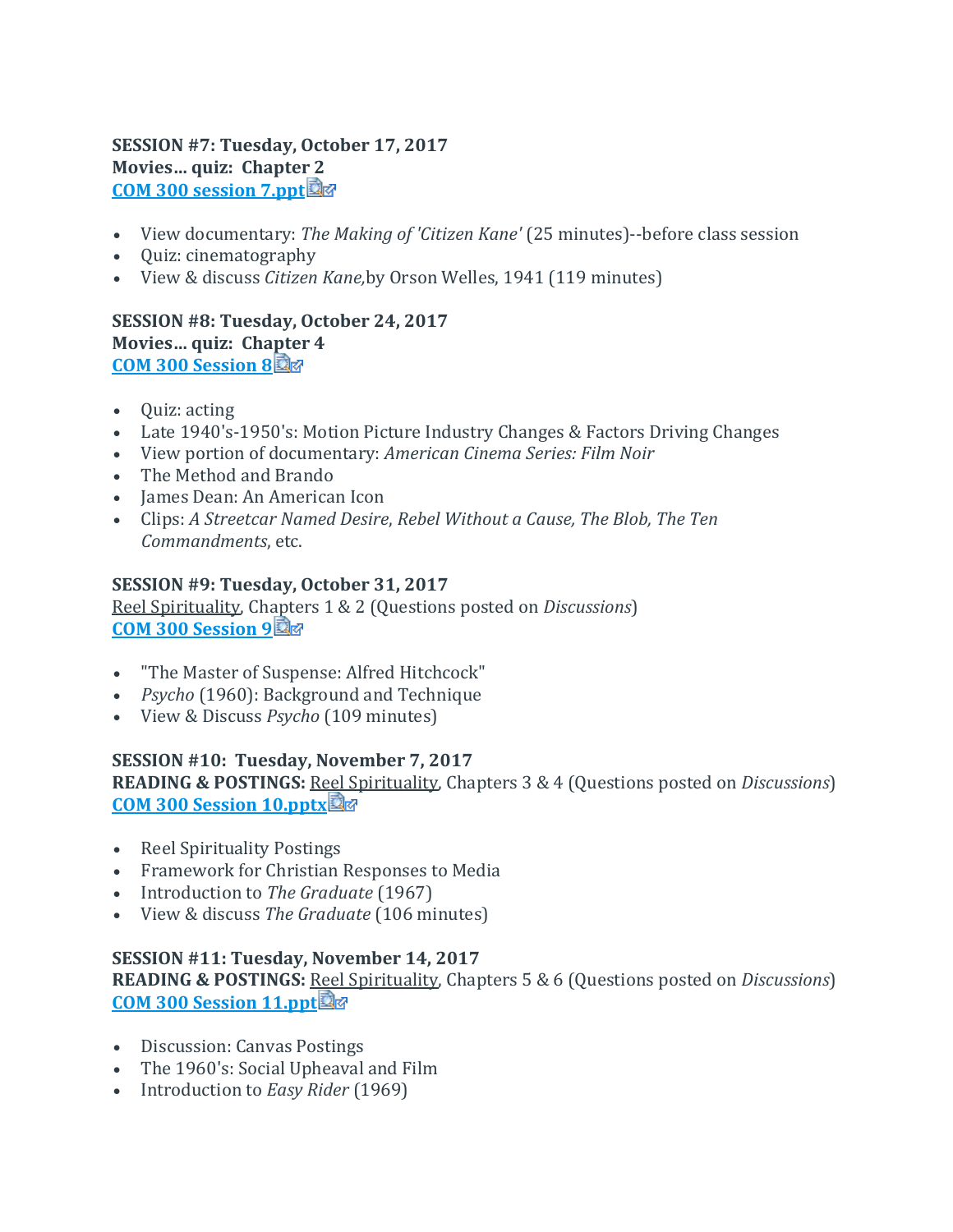- View & discuss *Easy Rider* (94 minutes)
- The Documentary Tradition Continues
- View and discuss clips of *Woodstock*

## **SESSION #12: Tuesday, November 21, 2017**

**READING & POSTINGS:** Reel Spirituality, Chapter 8 (Questions posted on *Discussions*); *A Filmmaker's Progress* Essay postings; also, read Ch. 7, but no posting on that chapter required.

**[COM 300 Session 12.ppt](https://canvas.pointloma.edu/courses/34280/files/1331937/download?wrap=1)** 

- View segments of documentary: *American Cinema Series: The Film School Generation*
- Introduction to Steven Spielberg & George Lucas
- View and discuss selected George Lucas film

#### **SESSION #13: Tuesday, November 28, 2017. Read attached items in preparation for this screening:**

**READING & POSTINGS:** Reel Spirituality, Chapters 9 & 10 (Questions posted on *Discussions*[\)](http://canvas.pointloma.edu/) **[Schindlers List Online Readings & Reports.doc](https://canvas.pointloma.edu/courses/34280/files/1331938/download?wrap=1)**

View *Schindler's List* (1993)

**SESSION #14: Tuesday, December 5, 2017 Movies… quiz: Chapter 11 READING & POSTINGS:** Reel Spirituality, Chapter 11 (Questions posted on *Discussions*) **[Session 14 Online Readings & Reports.doc](https://canvas.pointloma.edu/courses/34280/files/1331982/download?wrap=1) E**derilm Session 14 Presentation

- Discussion: *Schindler's List*
- Discuss articles on the current situation of Christians in secular and religious film
- Viewing and discussion of selected Christian films

### **MONDAY, DECEMBER 11, 2017, noon Film Analysis Paper POST DUE**

**Final Exam Objective portion:** Tuesday, December 12, 2017, 7:30-10:00 p.m. (in-class online test)

Grading Policies

### **ASSIGNMENT DEADLINES:**

The due dates (and times) for all quizzes, postings, criticism paper, and final exam are all posted on the "Course Schedule" page of this website. The *Reel Spirituality...*readings and online posting due dates are also noted on Discussions' each individual posting assignment. NO LATE POSTINGS OR ASSIGNMENT SUBMISSIONS ARE ACCEPTED.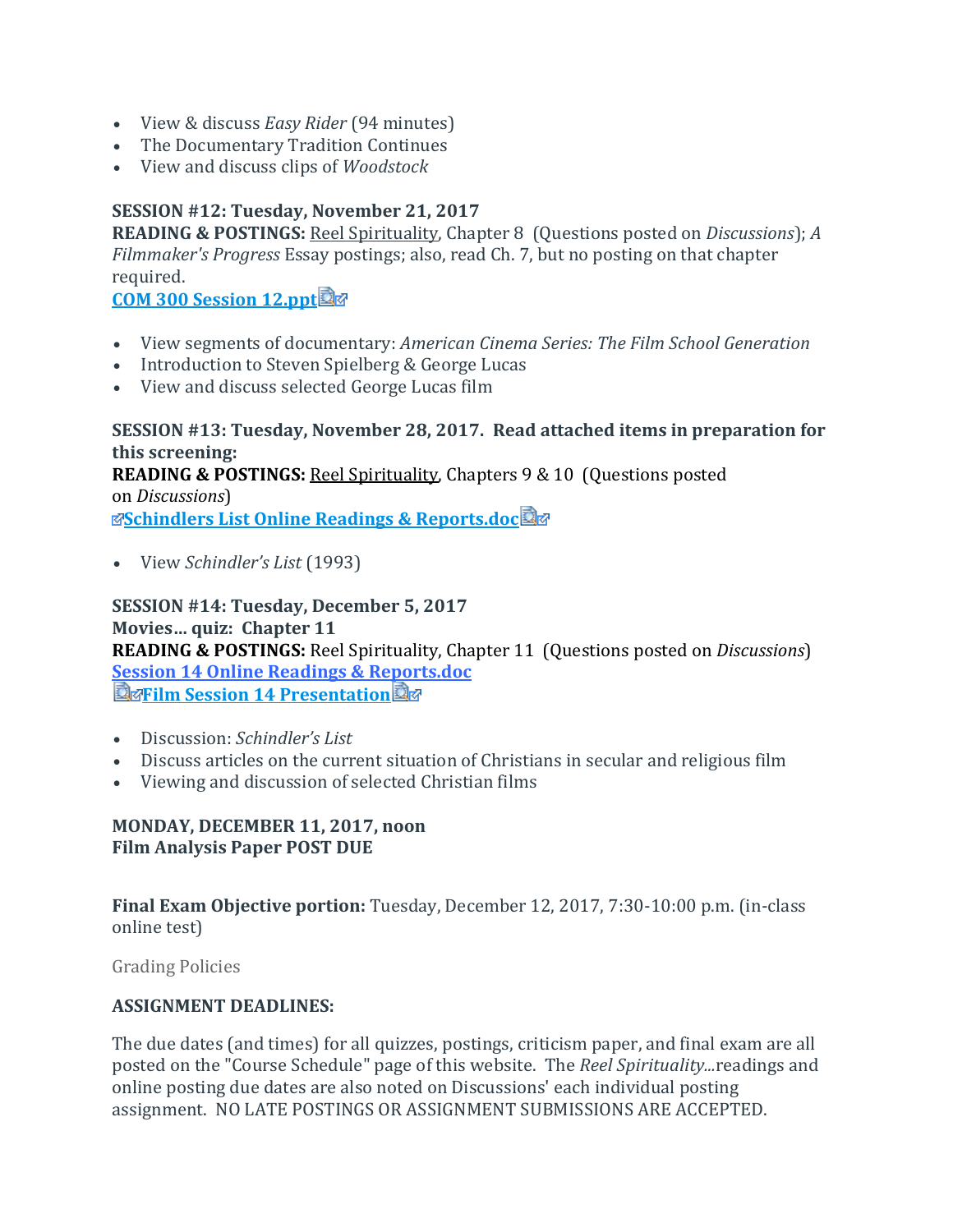### **ASSIGNMENTS, WEIGHTING & POINTS:**

| Movies and Meaning Chapter Quizzes (11)--15-25 Q's/chapter         | 200  |
|--------------------------------------------------------------------|------|
| <i>Reel Spirituality</i> Discussions Postings (6 @ 40 points each) | 240  |
| Film Analysis Paper                                                | 260  |
| Final Exam                                                         | 200  |
| Attendance & Participation                                         | 100  |
| <b>TOTAL POINTS:</b>                                               | 1000 |

### **EXTRA CREDIT:**

Film Reflections postings (14 postings worth up to 3 points/post): 42 points total

## **CUMULATIVE POINT RANGES & GRADE:**

| $921 - 1000 = A$                      |
|---------------------------------------|
| $900 - 920 = A$                       |
| $880 - 899 = B +$                     |
| $821 - 879 = B$                       |
| $800 - 820 = B$                       |
| $780 - 799 = C +$                     |
| $721 - 779 = C$                       |
| $700 - 720 = C$                       |
| $680 - 699 = D +$                     |
| $621 - 679 = D$                       |
| $600 - 620 = D$                       |
| <b>Quizzes &amp; Test Information</b> |

## **Quiz Info**

You'll have an online quiz on every chapter in the *Movies and Meaning...* textbook. The quizzes will occur during the first part of each class session--starting at 6 p.m. SHARP. Be sure to bring your laptop or smart phone to class with you to take these quizzes. The quiz questions will be based on the "Key Terms and Concepts" section at the end of each chapter. Each quiz will include 15-25 questions per chapter, and you'll have 10-20 minutes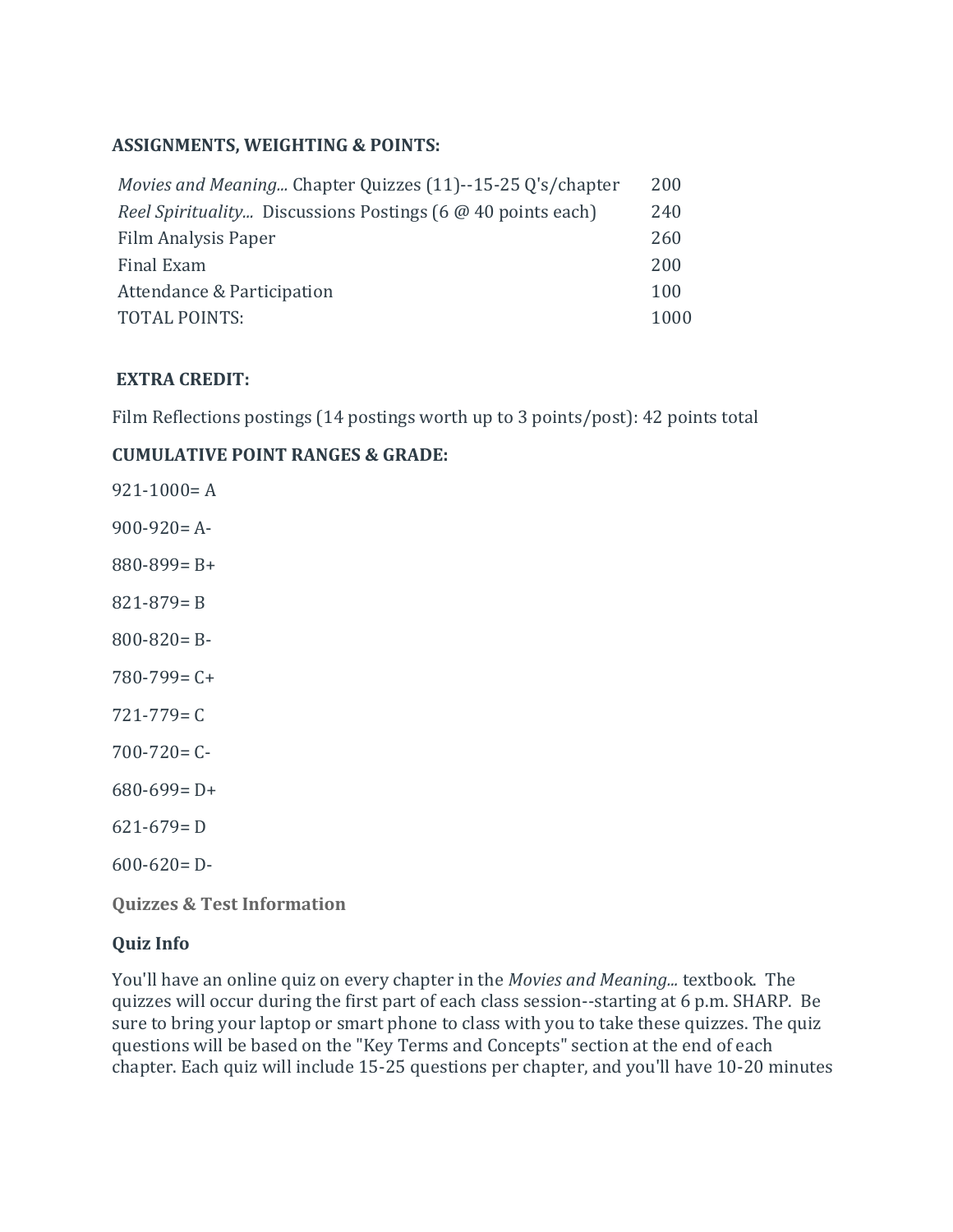(total) to complete one (1) or two (2) chapter quizzes for each course session. The quiz chapters and dates are included on the Modules-Course Schedule page.

## **Test Info: The Final Exam**

The final exam will consist of an online objective test with  $T/F$  and multiple choice questions, a take home essay that you will post onto Canvas, and a peer response/critique post (on Discussions) about one of your peer's final exam essay.

# **Objective Part of Exam**

The objective portion of the final exam will be comprehensive and will include questions derived from past quiz questions from the *Movies and Meaning...*textbook AND questions derived from the content of the Powerpoint lectures, handouts, and readings provided throughout the semester. This part of the test will include 150 questions and will be worth 150 points. You must take the test IN THE CLASSROOM, so **bring your laptop or smart phone to the classroom**.

The objective portion of the test will be available to take during the assigned test time in class: **THURSDAY, DECEMBER 15, 2016, 6-8:30 P.M.**

A final exam study guide will be provided to prepare you for the objective portion of the exam.

# **Essay Part of Exam**

This part of the exam will include a take home essay assignment AND a peer response post on Discussions. The essay will be based on the article *A Filmmaker's Progress* by Scott Derrickson. Just click here (Links to an external [site.\)Links](http://www.youthworker.com/youth-ministry-resources-ideas/youth-ministry/11552612/) to an external site, to see the article and do the reading. The essay post is due by/before: **THURSDAY, DECEMBER 15, 2016, NOON.** Post your essay as a Word document on Canvas. No tech excuses/problems for late postings will be accepted. The essay should be three (3) to four (4) pages long, typed, double-spaced. The Essay and Peer Response/Critique post is worth 50 points.

Essay Guidelines: *A Filmmakers Progress* was written by Scott Derrickson, a Biola grad and LAFSC program alum. The book is Derrickson's metaphorical comparison of his film industry experiences with the classic book, Pilgrim's Progress, (1678) by John Bunyan. Your task for this essay is to summarize and critique Derrickson's experience and, most importantly, his concluding comments/advice to Christians that want to be filmmakers. An outstanding essay is one that briefly summarizes the different groups that Scott experienced, but then provides a critique and either agrees with and expands upon his argument—providing more supportive reasoning, and/or disagrees with his conclusions (in minor or major ways) and includes supportive reasoning for this position. WARNING: although interesting and articulate, God is not done with Scott yet, and I challenge you to critique Scott's journey and conclusions (to date) and share why you think his journey is probably not over...God's not done with him yet on this subject. He has not "arrived" yet.

## Peer Response/Critique Posting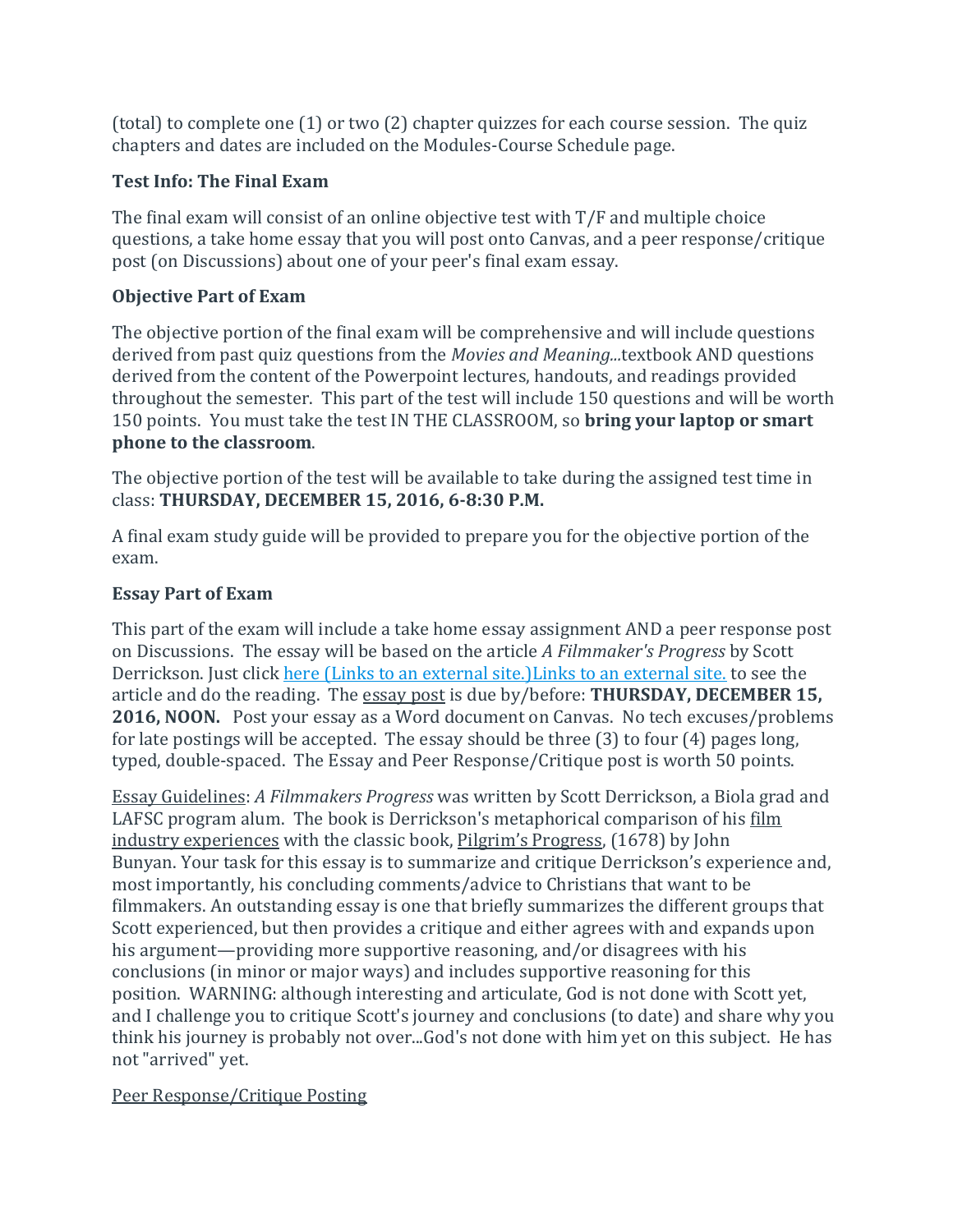I will read all of your essays, then select **the most compelling essay** BY/BEFORE Thursday, December 15, 2016, 7:00 p.m. I will post the essay on Discussions and provide you with some questions or comments to respond to in this essay. This peer-critique post is due by/before **THURSDAY, DECEMBER 15, 2015, 11:00 p.m.**

The final exam is worth a total of 200 points (20% of your course grade).

Attendance & Participation Policy

**From the Provost:** Regular and punctual attendance at all classes in which a student is registered is considered essential to optimum academic achievement. Therefore, regular attendance and participation in each course are minimal requirements to be met. There are no allowed or excused absences except when absences are necessitated by certain university-sponsored activities and are approved in writing by the Provost.

Whenever the number of accumulated absences in a class, for any cause, exceeds ten percent of classes (this is equivalent to one and one-half weeks or longer in a 15-week semester course), the faculty member has the option of filing a written report to the Vice Provost for Academic Administration which may result in de-enrollment, pending any resolution of the excessive absences between the faculty member and the student. If more than 20 percent (three weeks) is reported as missed, the faculty member may initiate the student's de-enrollment from the course without advance notice to the student. If the date of de-enrollment is past the last date to withdraw from a class, the student will be assigned a grade of "F" or "NC." There are no refunds for courses where a de-enrollment was processed.

**From the instructor:** I consider class attendance as a valid and important factor in my evaluation of you as a student. Working professionals (in communication and non-comm. professions) concur with this and suggest that consistent classroom attendance is a sign of a student's ability to establish priorities in their lives, and to commit to and follow-through with a task to its completion. Therefore, I expect you to make attendance a priority. This means that you will arrive by or before the class period starts, and not depart class until the end of the class session. I am willing to work with students who have extra or paracurricular activities or extreme illness or death in the family. All other absences will incur penalties. Absence from a single session (3 hours in length) in this course is equivalent to missing one week of school in a regular 3-credit hour, semester-long course.

Let this be your warning: each late arrival to class will incur an "L" note on my attendance sheet, and point reductions from your A & P portion of your course grade. Each absence will incur an automatic 20 point reduction from the "Attendance and Participation" portion of your course grade. If you have three unexcused absences, you will be dropped from the course without notification (as per provost policy). If you must be absent, I expect you to notify me in advance of the session.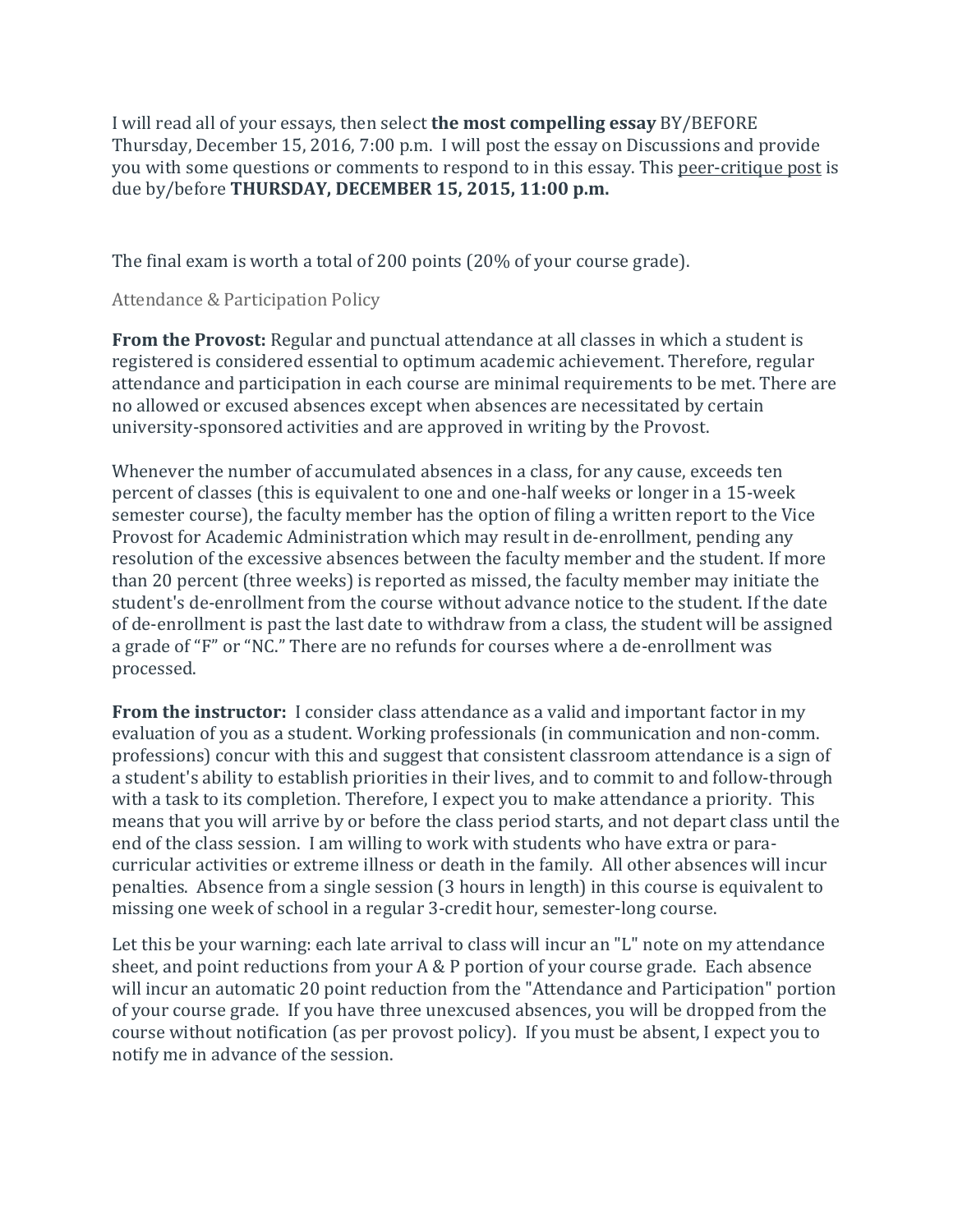### **Use of In-Class Phones or Computers**

The use of phones, laptop computers or any other electronic devices are not allowed to be used during class time--after your quizzes. If you want to take notes in class, it must be with pen/pencil and paper. Everyone starts with 100 points for attendance in this course. If I see your head down with a device on your desk or your lap, I'll reduce ten (10) points from your attendance and participation grade for that evening. If this occurs in a future class sessions, I will mark you absent from class for each evening that I see this happening.

Thanks--in advance--for cutting the umbilical from these devices during class time. Given that I've just adopted smart phones within the past two years, I understand the attraction. But I've determined that **I** will master it AND **it** will not master me!! :-) I assume that you know what I mean on this.

### **If you must miss a class session, you must do the following:**

1. Check out and screen the film(s) that you missed in class -- they are available for check out in the library.

2. Write a 2-3 page, typed, double-spaced essay on what you learned from the film(s)- based on assigned chapter reading--if chapter reading was assigned for that evening. If no chapter reading was assigned, the essay can reveal other things that you learned -- perhaps based on past chapters. You must submit a report for every full film (scanned or screened) in the class session that you missed; and

3. You must submit your report by/before the following class session that you missed.

## **Punctual Arrival and Returns to Class**

As stated earlier, I expect you to arrive on-time for the beginning of all class sessions, and also to arrive on time back to class after our short bathroom breaks. Although I take roll at the beginning of class, I also monitor attendance throughout the evening during film screenings--all the way to the end of class. If I notice that you left the class session during a screening (for other than a bathroom emergency) and do not return to class within a bathroom break time-frame (eg. 5 minutes or so), I will note this and count you as absent for the entire evening session.

## **This is not Nap Time!**

Finally, although the room is dark during screenings, this is not nap time. If I see a student's head on their arms on the table (or leaning against a wall), I'll assume that you're taking a nap and, therefore, are psychologically and intellectually disengaged and "absent" from the class session. Therefore, you'll be counted absent...just so you know. So, DRINK COFFEE, TEA, EAT LOTS OF CHOCOLATE...whatever it takes to stay awake!

PLNU Academic Accommodations Policy

If you have a diagnosed disability, please contact PLNU's Disability Resource Center (DRC) within the first two weeks of class to demonstrate need and to register for accommodation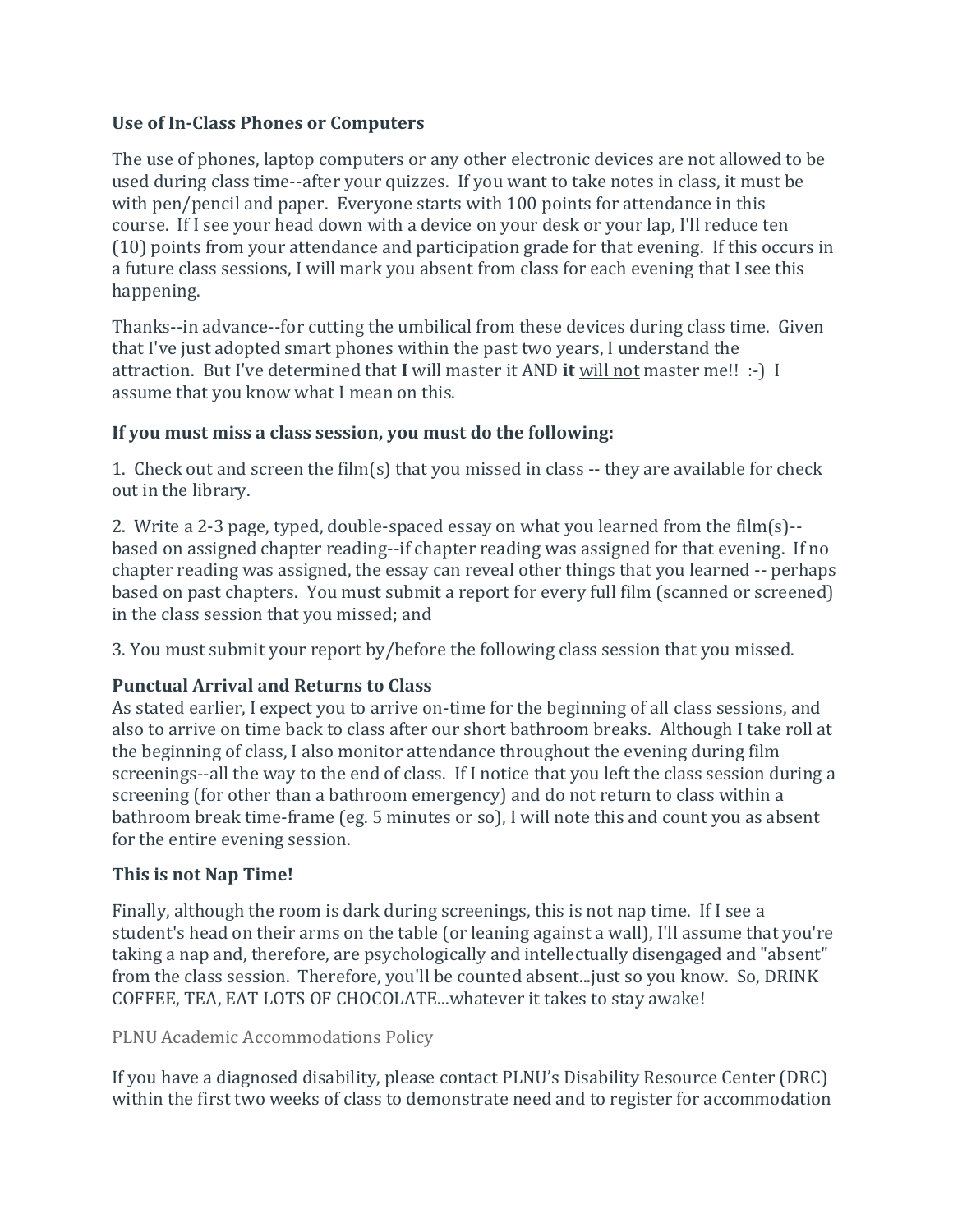by phone at 619-849-2486 or by e-mail at [DRC@pointloma.edu.](mailto:DRC@pointloma.edu) See [Disability Resource](http://www.pointloma.edu/experience/offices/administrative-offices/academic-advising-office/disability-resource-center)  [Center](http://www.pointloma.edu/experience/offices/administrative-offices/academic-advising-office/disability-resource-center) for additional information.

PLNU Campus Computer/Network Usage Policy

Careful and ethical use of computing resources is the responsibility of every user. Students will be held to a standard of accountability for how they use computers at PLNU. **Link to Computer Use Policy**:

[http://www.pointloma.edu/discover/new-student-orientation/campus-life/computer](http://www.pointloma.edu/discover/new-student-orientation/campus-life/computer-faqs)[faqs](http://www.pointloma.edu/discover/new-student-orientation/campus-life/computer-faqs)

PLNU Academic Honesty Policy

Students should demonstrate academic honesty by doing original work and by giving appropriate credit to the ideas of others. Academic dishonesty is the act of presenting information, ideas, and/or concepts as one's own when in reality they are the results of another person's creativity and effort. A faculty member who believes a situation involving academic dishonesty has been detected may assign a failing grade for that assignment or examination, or, depending on the seriousness of the offense, for the course. Faculty should follow and students may appeal using the procedure in the university Catalog. See [Academic Policies](http://catalog.pointloma.edu/content.php?catoid=18&navoid=1278) for definitions of kinds of academic dishonesty and for further policy information.

PLNU Academic Behavior Policy

See the university's new policy included in the PLNU undergraduate handbook:

Academic Behavior Policy

Both faculty and students at Point Loma Nazarene University have the right to expect a safe and ordered environment for learning. Any student behavior that is disruptive or threatening is a serious affront to Point Loma Nazarene University as a learning community. Students who fail to adhere to appropriate academic behavioral standards may be subject to discipline. Although faculty members communicate general student expectations in their syllabi and disruptive student conduct is already addressed in the Undergraduate Student Handbook, the purpose of this policy is to clarify what constitutes disruptive behavior in the academic setting and what actions faculty and relevant administrative offices may take in response to such disruptive student behavior.

"Disruption," as applied to the academic setting, means classroom, instructor or classmaterelated student behavior that a reasonable faculty member would view as interfering with or deviating from normal classroom, class-related, or other faculty-student activity (advising, co-curricular involvement, etc.). Faculty members are encouraged to communicate positive behavior expectations at the first class session and to include them in course syllabi. Examples of disruptive classroom behavior include, but are not limited to:

 persistent speaking without being recognized or interrupting the instructor or other speakers;